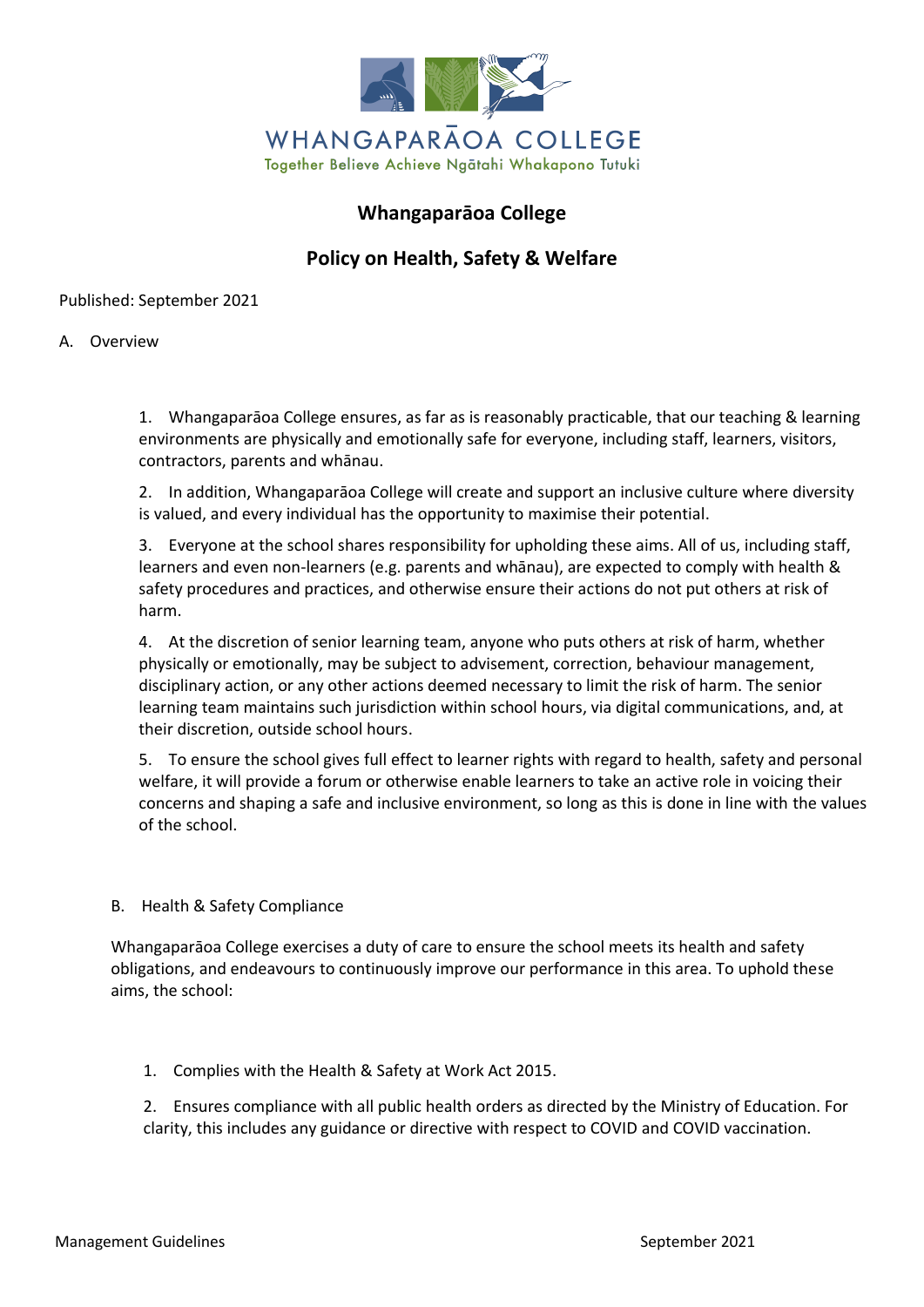3. Conduct a formal internal audit of health and safety compliance and practices at least annually and conduct an external audit by a qualified Health & Safety inspector no less than every 3 years and otherwise as required by its insurance policies.

4. Requires the senior learning team to implement a practice that ensures contractors know we expect them to comply with health & safety regulations as they pertain to their particular trade / expertise.

5. Provides assurance all staff are kept informed of reporting on health and safety, changes to health & safety legislation, and corresponding changes to internal procedures.

- 6. Expects all staff to take an active role in hazard identification and risk management, and to follow internal health and safety procedures in their daily work.
- 7. Ensures all planning for EOTC activities include risk management adherent to Ministry of Education regulations and guidelines, and legal requirements
- 8. Ensures the Kura Kai Café meets food safety requirements and offers / promotes healthy food and nutrition.

(See Section G: Monitoring and Evaluation for more information.)

C. Mental and Emotional Well-being

Whangaparāoa College endeavours to maximise the potential of all learners. Whangaparāoa College recognises the needs, abilities, talents, special circumstances, and other physical, emotional, cultural and health requirements of all learners, and complies with the guidelines/regulations of the Ministry of Education (MoE) for learners with extraordinary physical, emotional and health requirements, as well as those who may demonstrate different abilities or talents. To this extent, Whangaparāoa College will:

1. Take action to identify learners who are disabled, present learning disabilities or are neurodiverse.

2. Work with individual learners, their families and whānau, as well as the Ministry of Education and [disability organisations,](https://www.health.govt.nz/your-health/services-and-support/disability-services/more-information-disability-support/disability-organisations-and-websites) to ensure we are meeting the needs of learners identified as having special/additional needs or a disability. When available, we will action formal recommendations made to us from specialist advisors, therapists or disability organisations, provided these recommendations do not otherwise conflict with school policy.

3. Take action to support the wellbeing of all learners, and to help them build self-directed strategies for developing resilience and for coping when challenges arise.

4. Maintains and upholds safe practices for digital devices, supported by operational procedures to ensure all staff and learners uphold our expectations for the safe use of the internet, mobile phones, and other ICT devices and equipment.

5. Screen all new entrants to identify at-risk learners or those that may need additional learning support and/or Special Assessment Conditions (SACs). The protocol for screening will be set and maintained at the discretion of the senior learning team, though it must at least cover dyslexia, which impacts approximately 1 in 10 people.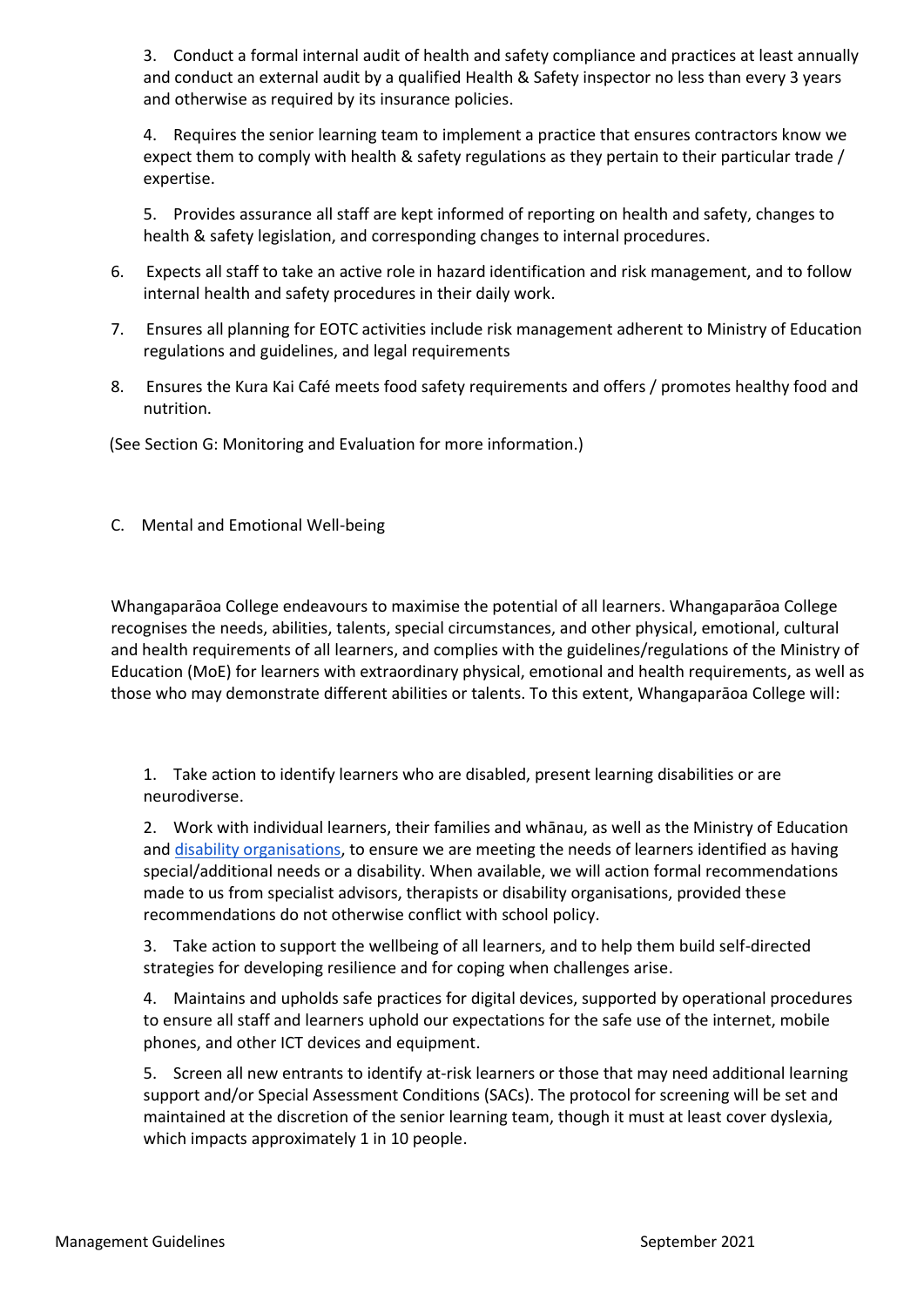6. Communicate the screening results, particularly when the screening does identify a specific learning disability, in a manner, which as far as possible, will protect the mana and dignity of the learners, parents and whānau involved.

7. Where appropriate, establish learning and behavioural support plans in conjunction with the individual learners, their families and whānau, as well as case workers or specialists from the Ministry of Education, other agencies and/or disability organisations.

(See Section G: Monitoring and Evaluation for more information.)

## D. Extraordinary Learning Support

Whangaparāoa College recognises that, in order to maximise the potential of all learners, it must sometimes overcome the discrepancy between the resources we require to provide the level of support that learners identified has having special/additional needs or a disability require, and the external funding made available to us in order to meet those needs. In response, Whangaparāoa College will:

1. Make every attempt to quantify or estimate this funding discrepancy.

2. Use this estimate to set aside conditional budget, which may be released from time to time, with the Principal's approval, in order to address some or all of the shortfall related to otherwise unfunded expenses associated with providing the level of support learners identified as having special/additional needs or a disability require. For clarity, a conditional budget is subject to fluctuation based on a periodic review of needs and financial priorities.

3. Take other steps, as practical, to overcome a funding shortfall for any individual learner identified as having special/additional needs or a disability, including, but not limited to:

a. Providing guidance to families and whānau as to how they may engage the Ministry of Education and/or disability organisations, to apply for and access funding support.

b. Making direct contact with the Ministry of Education and/or disability organisations to support funding applications or to solicit funding support on behalf of learners.

### E. Inclusivity and Social Wellbeing

Whangaparāoa College offers an inclusive culture where diversity is valued. To uphold this aim, the school ensures the following:

1. Senior learning team takes all practical steps to uphold and actively promote an inclusive culture, one in which all learners feel they belong, and with emphasis on the following learner groups:

- a. Those who present with learning disabilities or are neurodiverse
- b. Those who identify as LGBTQIA+
- c. Those from diverse ethnic communities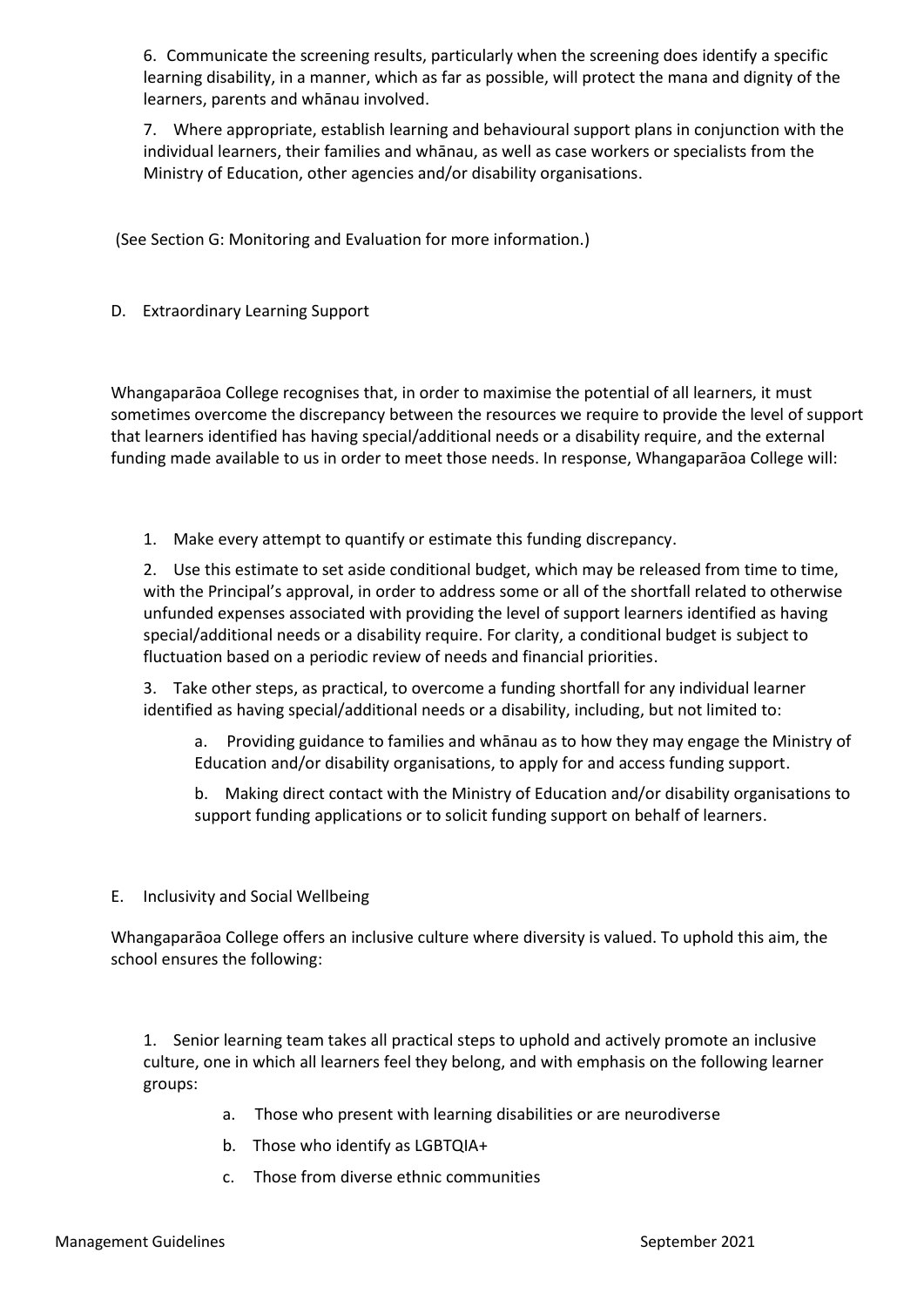2. In addition, the senior learning team ensures an inclusive culture for all staff, including those who identify as LGBTQIA+, are disabled or neurodiverse, or from diverse ethnic communities.

- F. Medication and medical conditions
- 1. Whangaparāoa College requires voluntary disclosure from staff and learners regarding blood-borne illnesses and other medical conditions which present a potential health and safety risk. As far as practicable, the school will support staff and learners with these conditions and use such disclosure for the purpose of understanding / undertaking an appropriate course of action for upholding health and safety. Such disclosures will be maintained in confidence.
- 2. Parents and whānau are required to disclose, on enrolment or as early as possible, the need for learners to have ongoing medication or medication in an emergency situation. Learners who require ongoing medication are responsible for their own self-administration. The school will otherwise make every attempt to administer medication in an emergency situation.
- G. Monitoring and Evaluation

Whangaparāoa College maintains a framework for monitoring and evaluating the health, safety and welfare of our teaching & learning environments. This includes:

1. Recording all health & safety incidents and maintaining health & safety registers, compliant with best practice.

2. Maintaining a Health & Safety Committee which monitors health & safety compliance with the aim to identify and mitigate risks. This Committee is made-up of staff, meets regularly and provides reporting to both the senior learning team and the Board of Trustees.

3. Recording and responding to alleged acts of harmful behaviours by individuals in the school management system, as specified in our Policy on Bullying and Other Harmful Behaviours.

4. Surveying and reporting on the mental health and wellbeing of our teaching and learning environment, utilising:

a. best practice tools and techniques, such as [Wellbeing@Schools,](https://www.wellbeingatschool.org.nz/about-ws-tools) and

b. well-defined and measurable wellbeing indicators, which reflect the guidance of the Education Review Office and [recognised best practice.](https://www.growwaitaha.co.nz/find-resources/monitoring-impact-on-well-being-and-learning/)

5. Presenting data to the Board in order to assess trends and our strategies for enhancing teaching and learning by recognising and catering for the wellbeing and needs of our school.

#### H. Response

Whangaparāoa College maintains well-defined processes and procedures for investigating and addressing incidents that impact on health, safety & welfare. This includes:

- 1. Investigating accidents and near misses in a timely fashion, with causes remedied as possible
- 2. Identifying hazards and eliminating or minimising them as possible